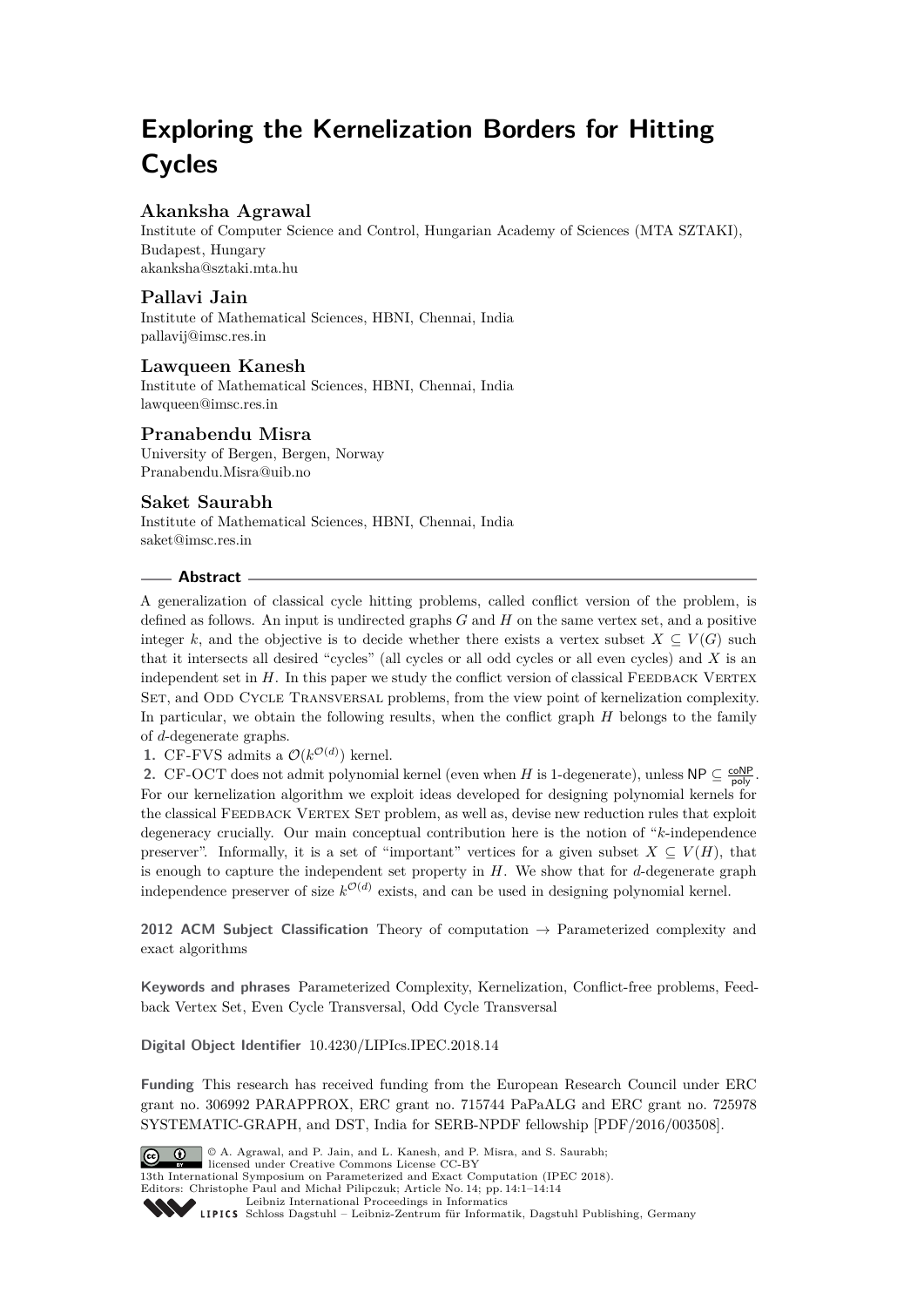#### **14:2 Exploring the Kernelization Borders for Hitting Cycles**

## **1 Introduction**

Reducing the input data, in polynomial time, without altering the answer is one of the popular ways in dealing with intractable problems in practice. While such polynomial time heuristics can not solve NP-hard problems exactly, they work well on input instances arising in real-life. It is a challenging task to assess the effectiveness of such heuristics theoretically. Parameterized complexity, via kernelization, provides a natural way to quantify the performance of such algorithms. In parameterized complexity each problem instance comes with a parameter *k* and the parameterized problem is said to admit a *polynomial kernel* if there is a polynomial time algorithm, called a *kernelization* algorithm, that reduces the input instance down to an instance with size bounded by a polynomial  $p(k)$  in  $k$ , while preserving the answer. The reduced instance is called a  $p(k)$  kernel for the problem.

The quest for designing polynomial kernels for "hitting cycles" in undirected graphs has played significant role in advancing the field of polynomial time pre-processing – kernelization. Hitting all cycles, odd cycles and even cycles correspond to well studied problems of FEEDBACK Vertex Set (FVS), Odd Cycle Transversal (OCT) and Even Cycle Transversal (ECT), respectively. Alternatively, FVS, OCT and ECT correspond to deleting vertices such that the resulting graph is a forest, a bipartite graph and an odd cactus graph, respectively. All these problems, FVS, OCT, and ECT, have been extensively studied in parameterized algorithms and kernelization. The earliest known FPT algorithms for FVS go back to the late 80's and the early 90's [\[4,](#page-12-0) [11\]](#page-12-1) and used the seminal Graph Minor Theory of Robertson and Seymour. On the other hand the parameterized complexity of OCT was open for long time. Only, in 2003, Reed et al. [\[24\]](#page-13-1) gave a  $3^k n^{\mathcal{O}(1)}$  time algorithm for OCT. This is also the paper which introduced the *method of iterative compression* to the field of parameterized complexity. However, the existence of polynomial kernel, for FVS and OCT were open questions for long time. For FVS, Burrage et al. [\[7\]](#page-12-2) resolved the question in the affirmative by designing a kernel of size  $\mathcal{O}(k^{11})$ . Later, Bodlaender [\[5\]](#page-12-3) reduced the kernel size to  $\mathcal{O}(k^3)$ , and finally Thomassé [\[25\]](#page-13-2) designed a kernel of size  $\mathcal{O}(k^2)$ . The kernel of Thomassé [25] is best possible under a well known complexity theory hypothesis. It is important to emphasize that [\[25\]](#page-13-2) popularized the method of *expansion lemma*, one of the most prominent approach in designing polynomial kernels. While, the kernelization complexity of FVS was settled in 2006, it took another 6 years and a completely new methodology to design polynomial kernel for OCT. Kratsch and Wahlström [\[16\]](#page-12-4) resolved the question of existence of polynomial kernel for OCT by designing a randomized kernel of size  $\mathcal{O}(k^{4.5})$  using matroid theory.<sup>[1](#page-1-0)</sup> As a counterpart to OCT, Misra et al. [\[20\]](#page-13-3) studied ECT and designed an  $\mathcal{O}(k^3)$  kernel.

Fruitful and productive research on FVS and OCT have led to the study of several variants and generalizations of FVS and OCT. Some of these admit polynomial kernels and for some one can show that none can exist, unless some unlikely collapse happens in complexity theory. In this paper we study the following generalization of FVS, and OCT, from the view-point of kernelization complexity.

Conflict Free Feedback Vertex Set (CF-FVS) **Parameter:** *k* **Input:** An undirected graph  $G$ , a conflict graph  $H$  on vertex set  $V(G)$  and a non-negative integer *k*.

Question: Does there exist  $S \subseteq V(G)$ , such that  $|S| \leq k$ ,  $G - S$  is a forest and  $H[S]$  is edgeless?

<span id="page-1-0"></span> $^{\rm 1}$  This foundational paper has been awarded the Nerode Prize for 2018.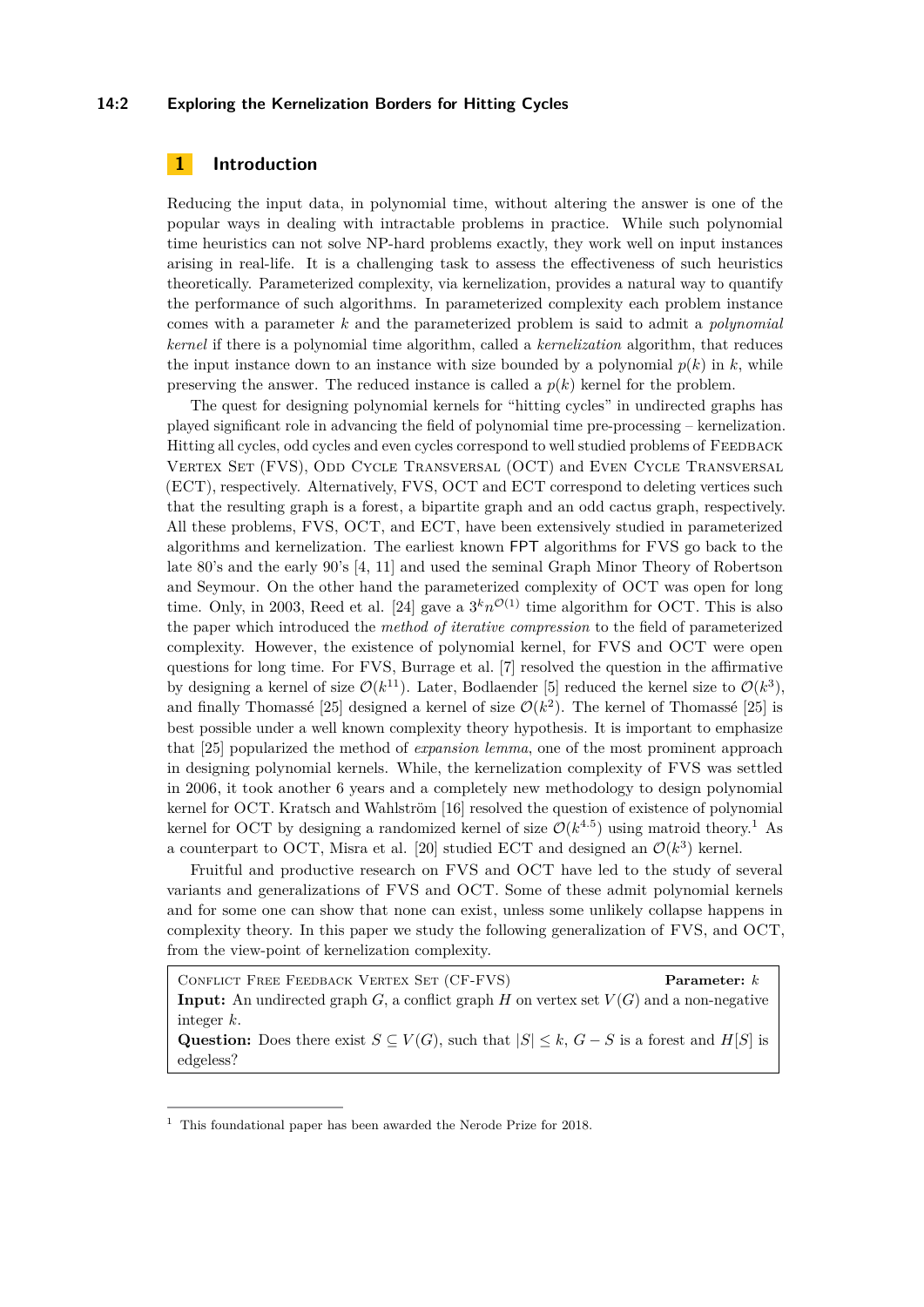One can similarly define CONFLICT FREE ODD CYCLE TRANSVERSAL (CF-OCT).

**Motivation.** On the outset, a natural thought is "*why does one care*" about such an esoteric (or obscure) problem. We thought *exactly the same* in the beginning, till we realized the modeling power the problem provides and the rich set of questions one can ask. In the course of this paragraph we will try to explain this. First observe that, if one wants to model "independent" version of these problems (where the solution is suppose to be an independent set), then one takes conflict graph to be same as the input graph. An astute reader will figure out that the problem as stated above is  $W[1]$ -hard – a simple reduction from MULTICOLOR Independent Set with each color class being modeled as cycle and the conflict graph being the input graph. Thus, a natural question is: *when does the problem become* FPT? To state the question formally, let F and G be two families of graphs. Then,  $(G, \mathcal{F})$ -CF-FVS is same problem as CF-FVS, but the input graph *G* and the conflict graph *H* are restricted to belong to  $\mathcal G$  and  $\mathcal H$ , respectively. It immediately brings several questions: (a) for which pairs of families the problem is FPT; (b) can we obtain some kind of dichotomy results; and (c) what could we say about the kernelization complexity of the problem. We believe that answering these questions for basic problems such as FVS, OCT, and DOMINATING SET will extend both the tractability as well as intractability tools in parameterized complexity and led to some fruitful and rewarding research. It is worth to note that initially we were inspired to define these problems by similar problems in computational geometry. See related results for more on this.

**Our Results and Methods.** A graph *G* is called *d-degenerate* if every subgraph of *G* has a vertex of degree at most *d*. For a fixed positive integer *d*, let  $\mathcal{D}_d$  denote the set of graphs of *degeneracy* at most *d*. In this paper we study the  $(\star, \mathcal{D}_d)$ -CF-FVS ( $\mathcal{D}_d$ -CF-FVS) problem. The symbol  $\star$  denotes that the input graph *G* is arbitrary. One can similarly define  $\mathcal{D}_d$ -CF-OCT. In fact, we study, CF-OCT for a very restricted family of conflict graphs, a family of disjoint union of paths of length at most three and at most two star graphs. We denote this family as  $\mathcal{P}_{\leq 3}^{**}$  and this variant of CF-OCT as  $\mathcal{P}_{\leq 3}^{**}$ -CF-OCT. Starting point of our research is the recent study of Jain et al. [\[14\]](#page-12-5), who studied conflict-free graph modification problems in the realm of parameterized complexity. As a part of their study they gave FPT algorithms for  $\mathcal{D}_d$ -CF-FVS,  $\mathcal{D}_d$ -CF-OCT and  $\mathcal{D}_d$ -CF-ECT using the independence covering families [\[17\]](#page-13-4). Their results also imply similar FPT algorithm when the conflict graph belongs to nowhere dense graphs. In this paper we focus on the kernelization complexity of  $\mathcal{D}_d$ -CF-FVS, and  $\mathcal{P}_{\leq 3}^{\star\star}$ -CF-OCT obtain the following results.

- **1.**  $\mathcal{D}_d$ -CF-FVS admits a  $\mathcal{O}(k^{\mathcal{O}(d)})$  kernel.
- 2.  $\mathbb{P}_{\leq 3}^{**}$ -CF-OCT does not admit polynomial kernel, unless  $\mathsf{NP} \subseteq \frac{\mathsf{coNP}}{\mathsf{poly}}$ .

Note that  $\mathcal{D}_0$  denotes edgeless graphs and hence  $\mathcal{D}_0$ -CF-FVS, and  $\mathcal{D}_0$ -CF-OCT are essentially FVS, and OCT, respectively. Thus, any polynomial kernel for D*d*-CF-FVS, and P<sup>★★</sup><sub>S</sub>-CF-OCT, must generalize the known kernels for these problems. We remark that the above result imply that CF-FVS admits polynomial kernels, when the conflict graph belong to several well studied graph families, such as planar graphs, graphs of bounded degree, graphs of bounded treewidth, graphs excluding some fixed graph as a minor, a topological minor and graphs of bounded expansion etc. (all these graphs classes have bounded degeneracy).

**Strategy for CF-FVS.** Our kernelization algorithm for CF-FVS consists of the following two steps. The first step of our kernelization algorithm is a structural decomposition of the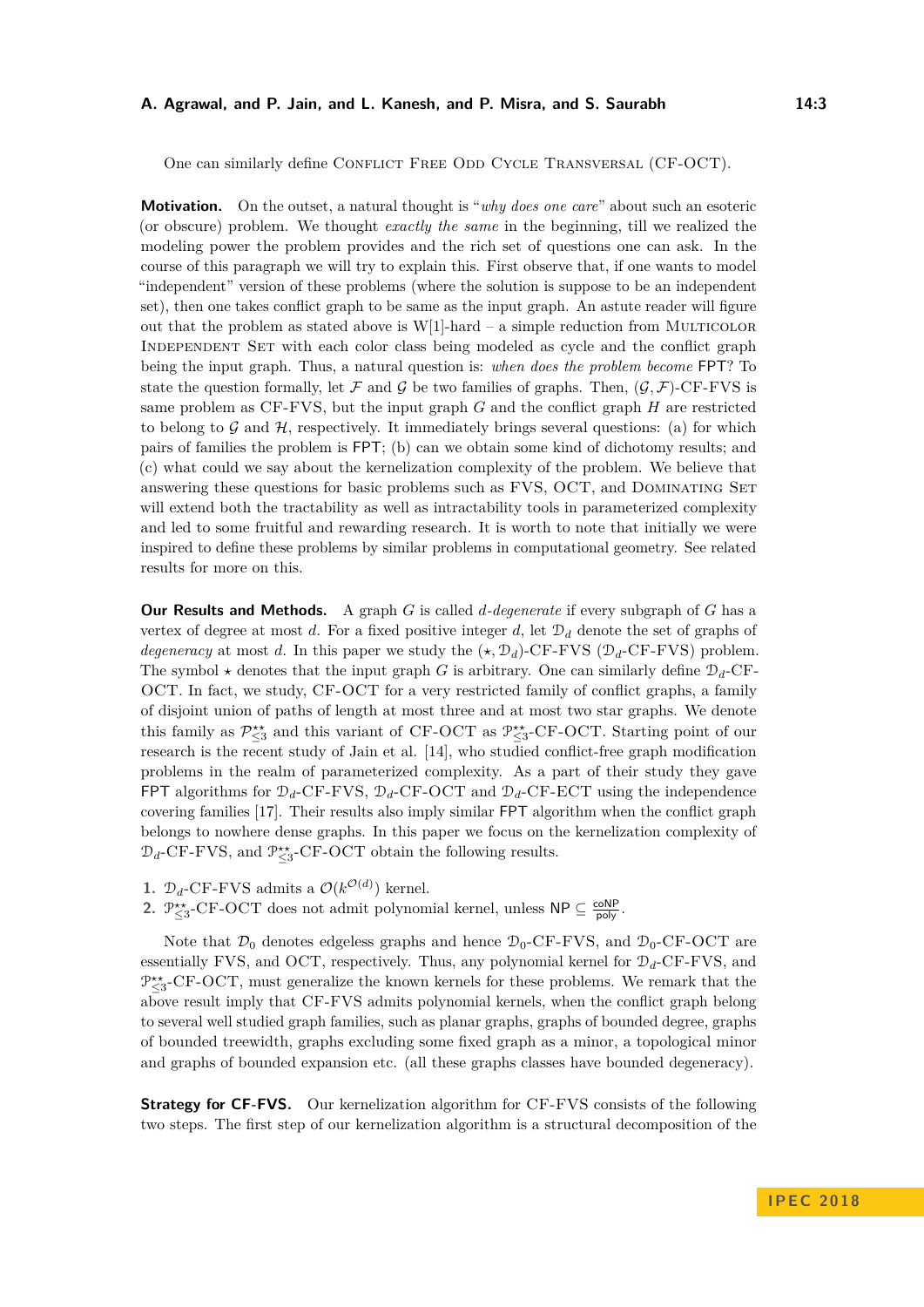input graph *G*. This does not depend on the conflict graph *H*. In this phase of the algorithm, given an instance  $(G, H, k)$  of CF-FVS we obtain an equivalent instance  $(G', H', k')$  of CF-FVS such that:

- The minimum degree of  $G'$  is at least 2.
- The number of vertices of degree at least 3 in *G'* is upper bounded by  $\mathcal{O}(k^3)$ . Let  $V_{\geq 3}$  $\equiv$ denote the set of vertices of degree at least  $3$  in  $G'$ .
- The number of maximal degree 2 paths in  $G'$  is upper bounded by  $\mathcal{O}(k^3)$ . That is,  $G' - V_{\geq 3}$  consists of  $\mathcal{O}(k^3)$  connected components where each component is a path.

We obtain this structural decomposition using reduction rules inspired by the quadratic kernel for FVS [\[25\]](#page-13-2). As stated earlier, this step can be performed for any graph *H*. Thus the problem reduces to designing reduction rules that bound the number of vertices of degree 2 in the reduced graph. Note that we can not do this for any arbitrary graph *H* as the problem is W[1]-hard. Once the decomposition is obtained we can not use the known *reduction rules* for FVS. This is for a simple reason that in  $G'$  the only vertices that are not bounded have degree exactly 2 in  $G'$ . On the other hand for FVS we can do simple "short-circuit" of degree 2 vertices (remove the vertex and add an edge between its two neighbors) and assume that there is no vertices of degree two in the graph. So our actual contributions start here.

The second step of our kernelization algorithm bounds the degree two vertices in the graph  $G'$ . Here we must use the properties of the graph  $H$ . We propose new reduction rules for bounding degree two vertices, when *H* belongs to the family of *d*-degenerate graphs. Towards this we use the notion of *d*-degeneracy sequence, which is an ordering of the vertices in *H* such that any vertex can have at most *d* forward neighbors. This is used in designing a marking scheme for the degree two vertices. Broadly speaking our marking scheme associates a set with every vertex  $v$ . Here, set consists of " paths and cycles of  $G'$  on which the forward neighbors of *v* are". Two vertices are called similar if their associated sets are same. We show that if some vertex is not marked then we can safely contract this vertex to one of its neighbors. We then upper bound the degree two vertices by  $\mathcal{O}(k^{\mathcal{O}(d)}d^{\mathcal{O}(d)})$ , and thus obtain a kernel of this size for  $\mathcal{D}_d$ -CF-FVS.

At the heart of our kernelization algorithm is a combinatorial tool of "*k*-independence preserver". Informally, it is a set of "important" vertices for a given subset  $X \subseteq V(H)$ , that is enough to capture the independent set property in *H*. We show that for *d*-degenerate graph independence preserver of size  $k^{\mathcal{O}(d)}$  exists, and can be used in designing polynomial kernel. This is our main conceptual contribution.

**Strategy for CF-OCT.** The kernelization lower bound is obtained by the method of crosscomposition [\[6\]](#page-12-6). We first define a conflict version of the *s*-*t*-Cut problem, where *H* belongs to  $\mathcal{P}_{\leq 3}^{**}$ . Then, we show that the problem is NP-hard and cross composes to itself. Finally, we give a parameter preserving reduction from the problem to  $\mathcal{P}_{\leq 3}^{**}$ -CF-OCT, and obtain the desired kernel lower bound.

**Related Work.** In the past, the conflict free versions of some classical problems have been studied, e.g. for Shortest Path [\[15\]](#page-12-7), Maximum Flow [\[21,](#page-13-5) [22\]](#page-13-6), Knapsack [\[23\]](#page-13-7), Bin PACKING [\[12\]](#page-12-8), SCHEDULING [\[13\]](#page-12-9), MAXIMUM MATCHING and MINIMUM WEIGHT SPANNING TREE [\[10,](#page-12-10) [9\]](#page-12-11). It is interesting to note that some of these problems are NP-hard even when their non-conflicting version is polynomial time solvable. The study of conflict free problems has also been recently initiated in computational geometry motivated by various applications (see [\[1,](#page-12-12) [2,](#page-12-13) [3\]](#page-12-14)).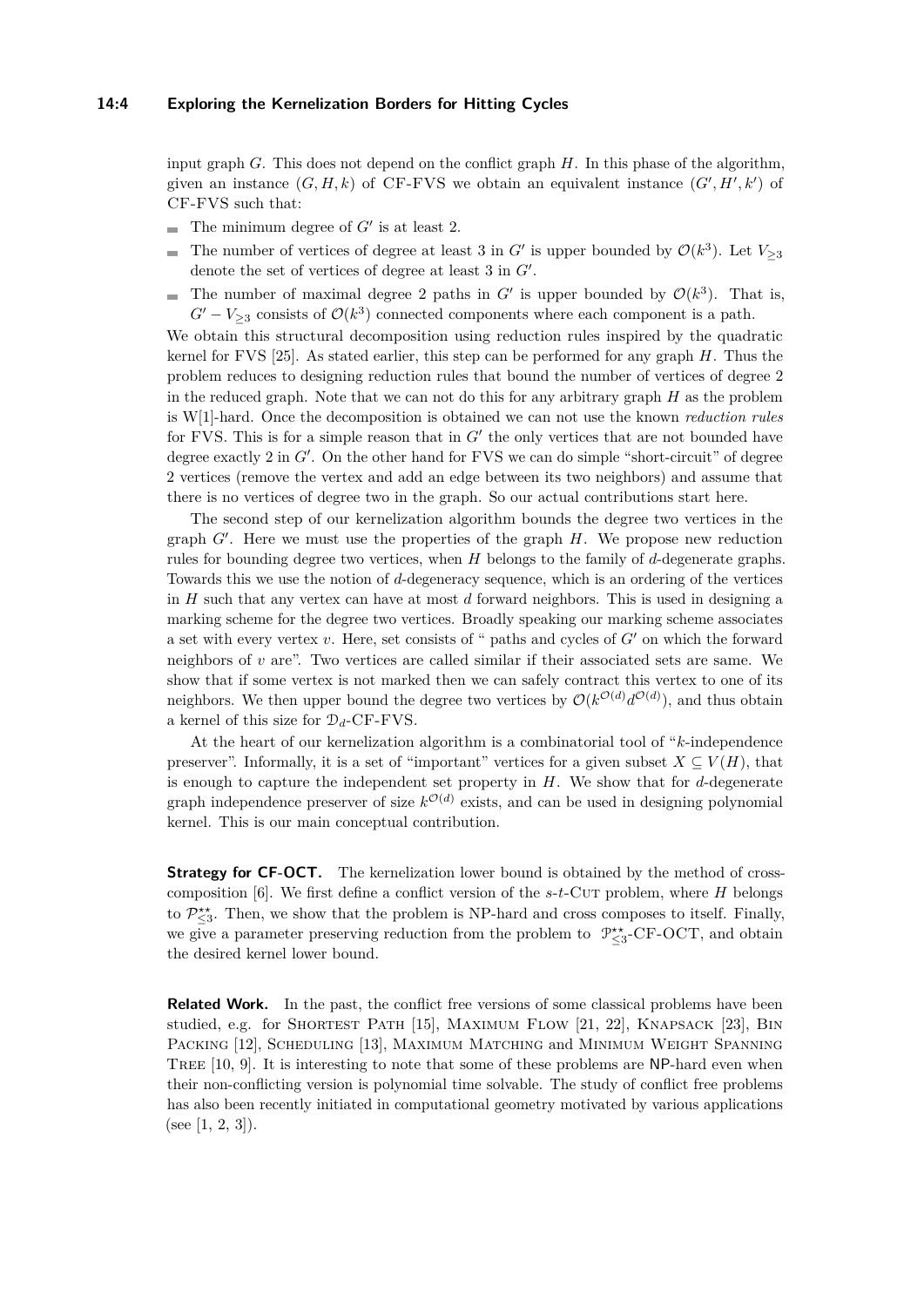## **2 Preliminaries**

Throughout the paper, we follow the following notions. Let *G* be a graph,  $V(G)$  and  $E(G)$ denote the vertex set and the edge set of graph *G,* respectively. Let *n* and *m* denote the number of vertices and the number of edges of *G*, respectively. Let *G* be a graph and *X* ⊆ *V*(*G*), then *G*[*X*] is the graph induced on *X* and *G*−*X* is graph *G* induced on  $V(G) \setminus X$ . Let  $\Delta$  denotes the maximum degree of graph *G*. We use  $N_G(v)$  to denote the neighborhood of *v* in *G* and  $N_G[v]$  to denote  $N_G(v) \cup \{v\}$ . Let *E'* be subset of edges of graph *G*, by  $G[E']$ we mean the graph with the vertex set  $V(G)$  and the edge set  $E'$ . Let  $X \subseteq E(G)$ , then *G* − *X* is a graph with the vertex set  $V(G)$  and the edge set  $E(G) \setminus X$ . Let *Y* be a set of edges on vertex set  $V(G)$ , then  $G \cup Y$  is graph with the vertex set  $V(G)$  and the edge set *E*(*G*) ∪ *Y*. Degree of a vertex *v* in graph *G* is denoted by  $deg_G(v)$ . For an integer  $\ell$ , we denote the set  $\{1, 2, \ldots, \ell\}$  by  $[\ell]$ . A *path*  $P = \{v_1, \ldots, v_n\}$  is an ordered collection of vertices such that there is an edge between every consecutive vertices in  $P$  and  $v_1, v_n$  are *endpoints* of *P*. For a path *P* by  $V(P)$  we denote set of vertices in *P* and by  $E(P)$  we denote set of edges in *P*. A *cycle*  $C = \{v_1, \ldots, v_n\}$  is a path with an edge  $v_1v_n$ . We define a *maximal degree two induced path in G* as an induced path of maximal length such that all vertices in path are of *degree exactly two in G*. An *isolated cycle* in graph *G* is defined as an induced cycle whose all the vertices are of degree exactly two in *G*. Let *G*<sup> $\prime$ </sup> and *G* be graphs,  $V(G') \subseteq V(G)$  and  $E(G') \subseteq E(G)$ , then we say that *G'* is a *subgraph* of G. The subscript in the notations will be omitted if it is clear from the context.

A graph *G* has *degeneracy d* if every subgraph of *G* has a vertex of degree at most *d*. An ordering of vertices  $\sigma: V(G) \to \{1, \cdots, n\}$  is is called a *d-degeneracy sequence* of graph *G*, if every vertex *v* has at most *d* neighbors *u* with  $\sigma(u) > \sigma(v)$ . A graph *G* is *d*-degenerate if and only if it has a *d*-degeneracy sequence. For a vertex  $v$  in *d*-degenerate graph  $G$ , the neighbors of *v* which comes *after (before) v* in *d*-degeneracy sequence are called *forward (backward) neighbors* of *v* in the graph *G*. Given a *d*-degenerate graph, we can find *d*-degeneracy sequence in linear time [\[18\]](#page-13-8).

## <span id="page-4-0"></span>**3 A Tool for Our Kernelization Algorithm**

In this section, we give a tool, which we believe might be useful in obtaining kernelization algorithm for "conflict free" versions of various parameterized problems (admitting kernels), when the conflict graph belongs to the family of *d*-degenerate graphs. We particularly use this tool to obtain kernel for  $\mathcal{D}_d$ -CF-FVS (Section [4\)](#page-7-0). For a parameterized problem  $\Pi$ . consider an instance  $(G, H, k)$  of its conflict free variant, CONFLICT FREE  $\Pi$ . Then in the kernelization step where we want to bound the number of vertices, it is seemingly useful to be able to obtain a set of "important" vertices for a given subset  $X \subseteq V(H)$  that will be enough to capture the independent set property in *H*. The above intuition becomes clear when we describe the kernelization algorithm for  $\mathcal{D}_d$ -CF-FVS.

To formalize the notion of "important" set of vertices, we give the following definition.

**► Definition 1.** For a *d*-degenerate graph *H* and a set  $X \subseteq V(H)$ , a *k*-independence preserver for  $(H, X)$  is a set  $X' \subseteq X$ , such that for any independent set *S* in *H* of size at most *k*, if there is  $v \in (S \cap X) \setminus X'$ , then there is  $v' \in X' \setminus S$ , such that  $(S \setminus \{v\}) \cup \{v'\}$  is an independent set in *H*.

Throughout this section, we work with a (fixed) *d*, which is the degeneracy of the input graph. The goal of this section will be to obtain an algorithm for computing a *k*-independence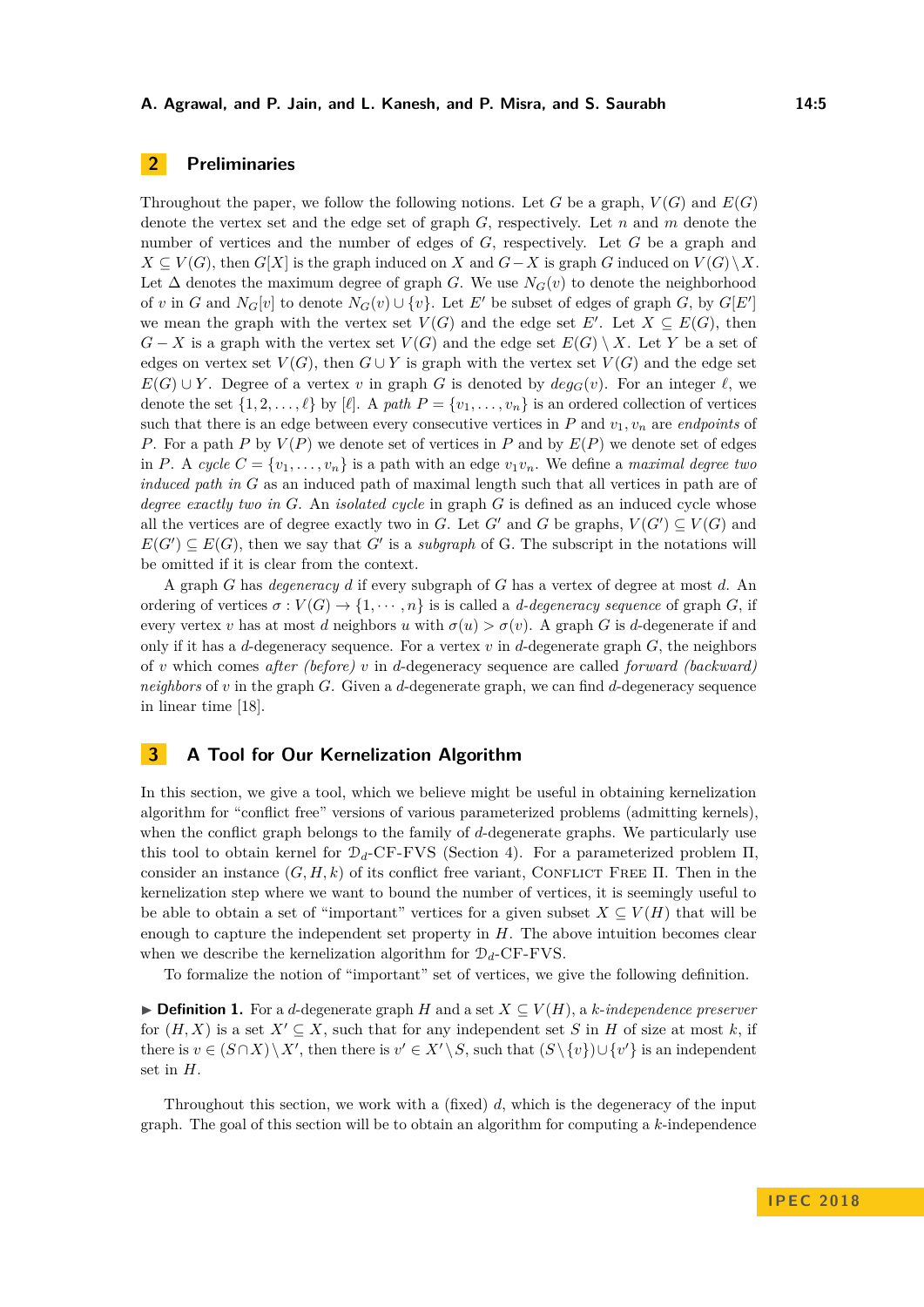preserver for  $(H, X)$  of "small" size. To quantify the "small" size, we need the following definition.

▶ **Definition 2.** For each  $q \in [d]$ , we define an integer  $n_q$  as follows.

- **1.** If  $q = 1$ , then  $n_q = kd + k + 1$ , and
- **2.**  $n_q = kn_{q-1} + kd + k + 1$ , otherwise.

Next, we formally define the problem for which we want to design a polynomial time algorithm. We call this problem *d*-BOUNDED INDEPENDENCE PRESERVER (*d*-BIP, for short).

*d*-Bounded Independence Preserver (*d*-BIP)

**Input:** A *d*-degenerate graph *H*, a set  $X \subseteq V(H)$ , and an integer *k*.

**Output:** A set  $X' \subseteq X$  of size at most  $n_{d+1}$ , such that  $X'$  is a *k* independence preserver for (*H, X*).

In the following, let  $(H, X, k)$  be an instance of *d*-BIP. We work with a (fixed) *d*-degeneracy sequence,  $\sigma$  of H. We recall that such a sequence can be computed in polynomial time [\[18\]](#page-13-8). Forward and backward neighbors of a vertex *v* are also defined with respect to the ordering *σ*. If  $σ(u) < σ(v)$ , then *u* is a backward neighbor of *v* and *v* is a forward neighbor of *u*. By  $N_H^f(v)$  ( $N_H^b(v)$ ) we denote the set of forward (backward) neighbors of the vertex *v* in *H*.

To design our polynomial time algorithm for *d*-BIP, we need the notion of *q*-*reducible sets*, which is formally defined below.

**► Definition 3.** A set  $Y \subseteq V(H)$  is *q*-reducible, if for every set  $U \subseteq Y$ , for which there is a set  $Z \subseteq V(H)$ , such that: (i) *Z* is of size exactly  $d - q + 1$  and (ii) for each  $u \in U$ , we have  $Z \subseteq N_H^f(u)$ , it holds that  $|U| \le n_q$ .

Now, we give our polynomial time algorithm for *d*-BIP in Algorithm [1.](#page-5-0)

#### <span id="page-5-0"></span>**Algorithm 1** Algo $1(H, X)$ .

**Require:** *d*-degenerate graph *H*,  $X \subseteq V(H)$ , and an integer *k*. **Ensure:**  $X' \subseteq X$  of size at most  $n_{d+1}$ , which is a *k*-independence preserver of  $(H, X)$ . 1: For *q* ∈ [*d*], set *n<sub>q</sub>* = *kd* + 1, when *q* = 1, and *n<sub>q</sub>* =  $kn_{q-1} + kd + k + 1$ , otherwise. 2:  $q=1$ . 3: while  $q \leq d$  do 4: **while** *X* is not *q*-reducible **do** 5: Find *U*  $\subseteq$  *X* of size  $n_q + 1$ , for which there is  $Z \subseteq V(H)$  of size exactly  $d - q + 1$ , such that for each  $u \in U$ , we have  $Z \subseteq N_H^f(u)$ . 6: Let *v* be an arbitrary vertex in *U*. 7:  $X = X \setminus \{v\}.$ 8: **end while** 9:  $q = q + 1$ . 10: **end while** 11: **while**  $|X| > n_{d+1}$  **do** 12: Let *v* be an arbitrary vertex in *X*. 13:  $X = X \setminus \{v\}.$ 14: **end while** 15: Set  $X' = X$ . 16: **return**  $X'$ 

To prove the correctness of our algorithm, we state an observation, the proof of which follows from the fact that any vertex can have at most *d* forward neighbors in *H*.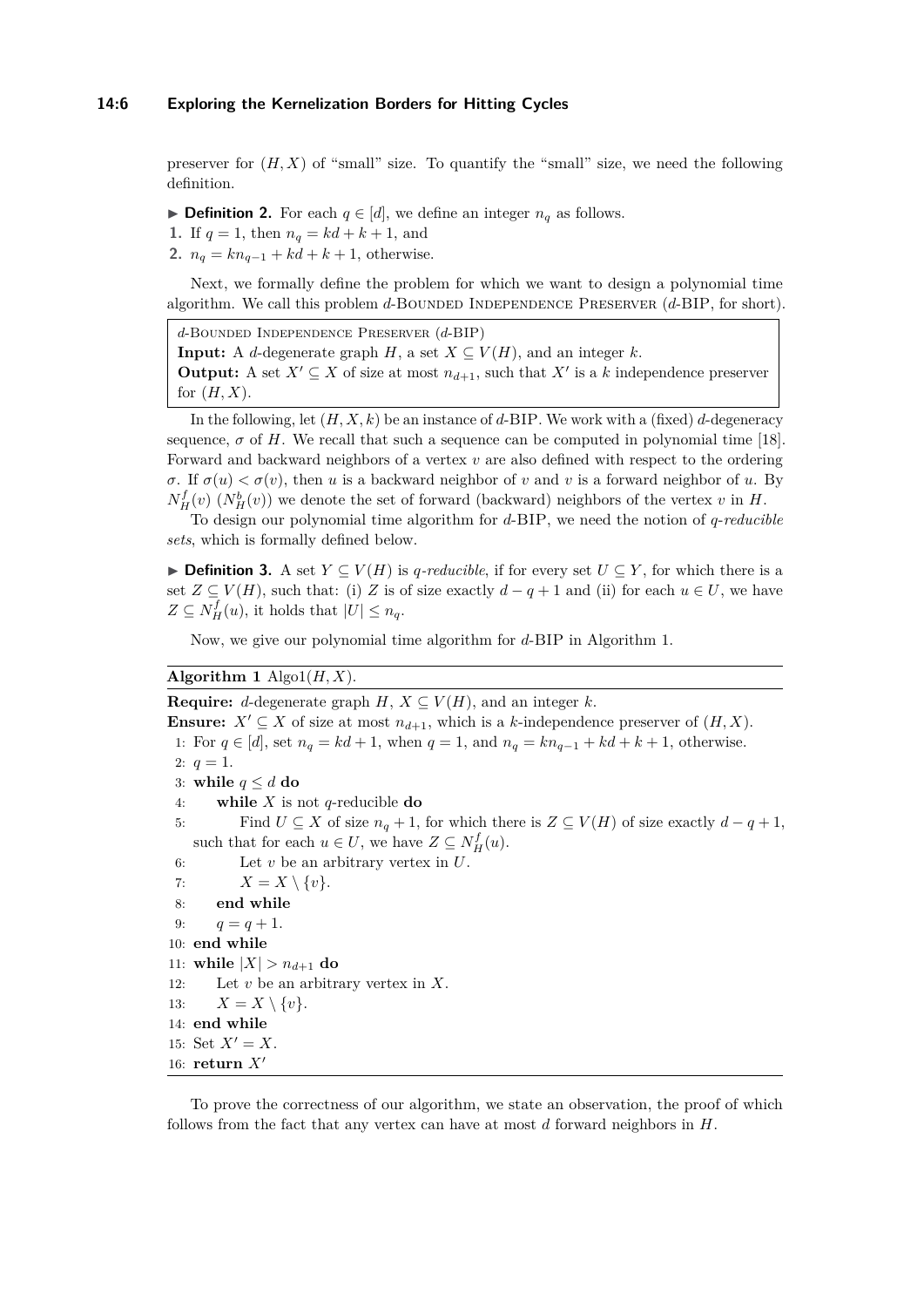<span id="page-6-0"></span>I **Observation 4.** *Let H be a d-degenerate graph and S be an independent set of H of size at most k. Then, for any set*  $U \subseteq V(H)$ *, such that for each vertex*  $u \in U$ *,*  $N_H^b(u) \cap S \neq \emptyset$ *, we have that*  $|U| \leq kd$ *.* 

Now we are ready to prove the correctness of our algorithm (Algorithm [1\)](#page-5-0) for *d*-BIP.

#### <span id="page-6-1"></span>▶ **Lemma 5.** *Algorithm [1](#page-5-0) is correct.*

**Proof.** Let  $(H, X, k)$  be an instance of *d*-BIP, and  $X'$  be the output returned by Algorithm [1](#page-5-0) with it as the input. Clearly,  $X' \subseteq X$  as we do not add any new vertex to obtain the set  $X'$ , and size of  $X'$  is bounded by  $n_{d+1}$ , since at Step 10-13 of the algorithm we reduce its size to (at most)  $n_{d+1}$ . Therefore, it remains to show that X' is a k-independence preserver of  $(H, X)$ . To this end, we consider the following cases.

- **Case 1:** *X* is *q*-reducible, for each  $q \in [d]$ . In this case, the algorithm arbitrarily deletes vertices (if required) from *X* to obtain *X'*. If  $X = X'$ , then the claim trivially holds. Therefore, we assume that  $X'$  is a strict subset of  $X$ . To show that  $X'$  is a  $k$ -independence preserver for  $(H, X)$ , consider an independent set *S* in *H* of size at most *k*. Furthermore, consider a vertex  $v \in (S \cap X) \setminus X'$  (again, if such a vertex does not exists, the claim follows). To prove the desired result, we want to find a replacement vertex for  $v$  in  $X'$ which can be added to  $S$  (after removing  $v$ ) to obtain an independent set in  $H$ . To this end, we mark some vertices in  $X'$ . Firstly, mark all the forward neighbors of each  $s \in S$ in the set *X'*. That is, we let  $X'_M$  to be the set  $(\cup_{s\in S} N_H^f(s)) \cap X'$ . Also, we add all vertices in  $S \cap X'$  to the set  $X'_{M}$ . By the property of *d*-degeneracy sequence, we have that  $|X'_M| \leq kd + k$  (see Observation [4\)](#page-6-0). Next, we will mark some more vertices in  $X'_M$ with the hope to find a replacement vertex for *v* in  $X' \setminus X'_M$  to add to *S*. Recall that by our assumption *X* is *q*-reducible, for each  $q \in [d]$ , and in particular, it is *d*-reducible. Thus, for each  $s \in S$ , the set  $X_s = \{x \in X \mid s \in N_H^f(x)\} \subseteq X$  has size at most  $n_d$ . Based on the above observation, we describe our second level of marking of vertices in  $X'$ . For each  $s \in S$ , we add each vertex in  $X_s$  to  $X'_M$ . From the discussions above, we have that  $|X'_M| \leq kd + k + kn_d$ . Since  $|X'| = n_{d+1}$ , and by definition,  $n_{d+1} = kn_d + kd + k + 1$ , we have  $X' \setminus X'_M \neq \emptyset$ . Moreover, no vertex in  $X'$  has a neighbor in  $S \setminus \{v\}$ . Therefore, for  $v' \in X' \setminus X'_M$ , we have that  $S' = (S \setminus \{v\}) \cup \{v'\}$  is an independent set in *H*.
- **Case 2:** *X* is not *q*-reducible, for some  $q \in [d]$ . Let  $q'$  be the smallest integer for which *X* is not *q*'-reducible. Since *X* is not *q*'-reducible, there is a set  $U \subseteq X$  of size at least  $n_q + 1$ , for which there is a set *Z* ⊆ *V*(*H*) of size exactly  $d - q + 1$ , such that for each  $u \in U$ , we have  $Z \subseteq N_H^f(u)$ . Consider (first) such pair of sets  $U, Z$  considered by the algorithm in Step 4. Furthermore, let  $v \in U$  be the vertex deleted by the algorithm in Step 6. Let  $\hat{U} = U \setminus \{v\}$ . To prove the claim, it is enough to show that for an independent set *S* of size at most *k* containing *v* in *H*, there is  $v' \in \hat{U}$  such that  $(S \setminus \{v\}) \cup \{v'\}$  is an independent set in  $H$ . Here, we will use the fact that deleting a vertex from a set does not change a set from being  $\tilde{q}$ -reducible to a set which is not  $\tilde{q}$ -reducible, where  $\tilde{q} \in [d]$ . In the following, consider an independent set *S* of size at most *k* containing *v* in *H*. We construct a marked set  $\hat{U}_M$ , of vertices in  $\hat{U}$ . Firstly, we add all the vertices in  $(\bigcup_{s \in S \setminus \{v\}} N_H^f(s)) \cap \hat{U}$  to  $\hat{U}_M$ . Also, we add all vertices in  $S \cap \hat{U}$  to  $\hat{U}_M$ . Notice that at the end of above marking scheme, we have  $|\hat{X}_M| \leq kd + k$ . We will mark some more vertices in  $\hat{U}$ . Before stating the second level of marking, we remark that  $S \cap Z = \emptyset$ . For each  $s \in S \setminus \{v\}$ , let  $Z_s = Z \cup \{s\}$ . Since  $S \cap Z = \emptyset$ , we have that  $|Z_s| = d - (q - 1) + 1$ . For  $s \in S \setminus \{v\}$ , let  $\hat{U}_s = \{u \in \hat{U} \mid Z_s \subseteq N_H^f(u)\}$ . Since X is  $q^*$ -reducible for each  $q^* < q'$ , we have  $|\hat{U}_s| \leq n_{q-1}$ , for each  $s \in S \setminus \{v\}$ . Now we are ready to describe our second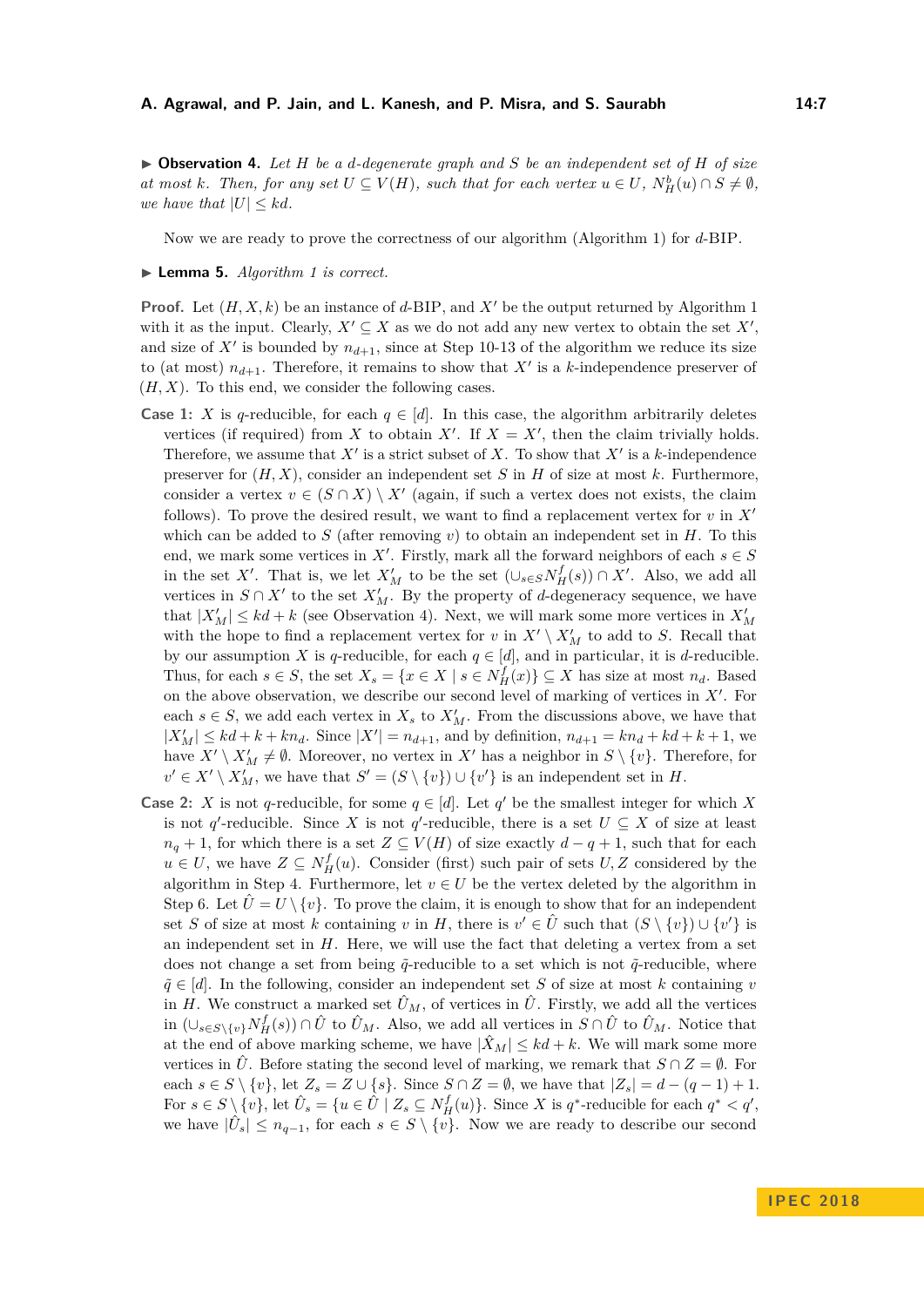level of marking. For each  $s \in S \setminus \{v\}$ , add all vertices in  $U_s$  to the set  $\hat{U}_M$ . Notice that  $|\hat{U}_M|$  ≤  $kd + k + kn_{q-1}$ . Moreover,  $|\hat{U}|$  ≥  $n_q$  and  $n_q = kn_{q-1} + kd + k + 1$ . Thus, there is a vertex  $v' \in \hat{U} \setminus \hat{U}_M$ , such that  $(S \setminus \{v\}) \cup \{v'\}$  is an independent set in *H*.

<span id="page-7-2"></span>**Example [1](#page-5-0) Lemma 6.**  $(\star)^2$  $(\star)^2$  *Algorithm* 1 *runs in time*  $n^{\mathcal{O}(d)}$ *.* 

Using Lemma [5](#page-6-1) and Lemma [6](#page-7-2) we obtain the following theorem.

▶ **Theorem 7.** *d*-BOUNDED INDEPENDENCE PRESERVER *admits an algorithm running in time*  $n^{\mathcal{O}(d)}$ .

## <span id="page-7-0"></span>**4 A Polynomial Kernel for** D*d***-CF-FVS**

In this section, we design a kernelization algorithm for  $\mathcal{D}_d$ -CF-FVS.

To design a kernelization algorithm for  $\mathcal{D}_d$ -CF-FVS, we define another problem called  $\mathcal{D}_d$ -DISJOINT-CF-FVS ( $\mathcal{D}_d$ -DCF-FVS, for short). We first define the problem  $\mathcal{D}_d$ -DCF-FVS formally, and then explain its uses in our kernelization algorithm.

D*d*-Disjoint-CF-FVS (D*d*-DCF-FVS) **Parameter:** *k* **Input:** An undirected graph *G*, a graph  $H \in \mathcal{D}_d$  such that  $V(G) = V(H)$ , a subset  $R \subseteq V(G)$ , and a non-negative integer *k*. **Question:** Is there a set  $S \subseteq V(G) \setminus R$  of size at most *k*, such that  $G - S$  does not have any cycle and *S* is an independent set in *H*?

Notice that  $\mathcal{D}_d$ -CF-FVS is a special case of  $\mathcal{D}_d$ -DCF-FVS, where  $R = \emptyset$ . Given an instance of  $\mathcal{D}_d$ -CF-FVS, the kernelization algorithm creates an instance of  $\mathcal{D}_d$ -DCF-FVS by setting  $R = \emptyset$ . Then it applies a kernelization algorithm for  $\mathcal{D}_d$ -DCF-FVS. Finally, the algorithm takes the instance returned by the kernelization algorithm for D*d*-DCF-FVS and generates an instance of  $\mathcal{D}_d$ -CF-FVS. Before moving forward, we note that the purpose of having set *R* is to be able to prohibit certain vertices to belong to a solution. This is particularly useful in maintaining the independent set property of the solution, when applying reduction rules which remove vertices from the graph (with an intention of it being in a solution).

We first focus on designing a kernelization algorithm for  $\mathcal{D}_d$ -DCF-FVS, and then give a polynomial time linear parameter preserving reduction from D*d*-DCF-FVS to D*d*-CF-FVS. If the kernelization algorithm for  $\mathcal{D}_d$ -DCF-FVS returns that  $(G, H, R, k)$  is a YES (NO) instance of  $\mathcal{D}_d$ -DCF-FVS, then conclude that  $(G, H, k)$  is a YES (NO) instance of  $\mathcal{D}_d$ -CF-FVS. In the following, we describe a kernelization algorithm for  $\mathcal{D}_d$ -DCF-FVS. Let  $(G, H, R, k)$  be an instance of  $\mathcal{D}_d$ -DCF-FVS. The algorithm starts by applying the following simple reduction rules.

#### <span id="page-7-3"></span>▶ Reduction Rule 1.

- (a) If  $k \geq 0$  and G is acyclic, then return that  $(G, H, R, k)$  is a YES instance of  $\mathcal{D}_d$ -DCF-FVS*.*
- **(b)** *Return that* (*G, H, R, k*) *is a* NO *instance of* D*d-*DCF-FVS*, if one of the following conditions is satisfied:*
	- (i)  $k \leq 0$  *and G is not acyclic,*
	- (ii) *G is not acyclic and*  $V(G) \subseteq R$ *, or*

<span id="page-7-1"></span><sup>&</sup>lt;sup>2</sup> Due to space constraints, the proofs of results marked with  $\star$  have been omitted from this extended abstract.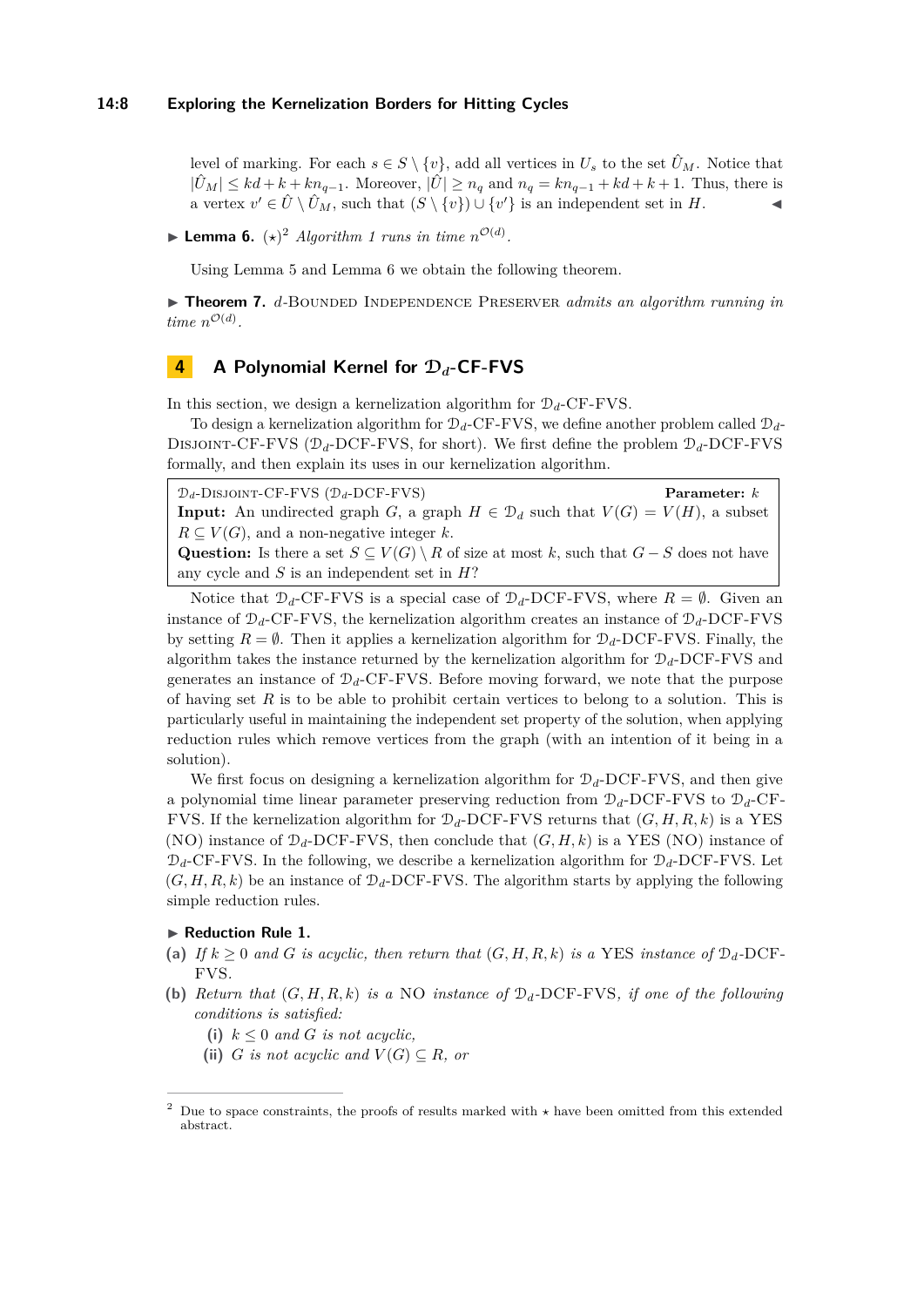**(iii)** *There are more than k isolated cycles in G.*

#### ▶ Reduction Rule 2.

- **(a)** *Let v be a vertex of degree at most* 1 *in G. Then delete v from the graphs G, H and the set R.*
- **(b)** *If there is an edge in G* (*H*) *with multiplicity more than* 2 (*more than* 1)*, then reduce its multiplicity to* 2 (1)*.*
- (c) If there is a vertex *v* with self loop in G. If  $v \notin R$ , delete *v* from the graphs G and H, and decrease *k by* one. Furthermore, add all the vertices in  $N_H(v)$  to the set R, otherwise *return that*  $(G, H, R, k)$  *is a* NO *instance of*  $\mathcal{D}_d$ -DCF-FVS.
- (d) If there are parallel edges between (distinct) vertices  $u, v \in V(G)$  in  $G$ :
	- (i) If  $u, v \in R$ *, then return that*  $(G, H, R, k)$  *is a* NO *instance of*  $\mathcal{D}_d$ -DCF-FVS.
	- **(iii)** *If*  $u \in R$  ( $v \in R$ )*, delete*  $v$  ( $u$ ) *from the graphs*  $G$  *and*  $H$ *, and decrease*  $k$  *by one. Furthermore, add all the vertices in*  $N_H(v)$  ( $N_H(u)$ ) *to the set R.*

It is easy to see that the above reduction rules are correct, and can be applied in polynomial time. In the following, we define some notion and state some known results, which will be helpful in designing our next reduction rules.

▶ **Definition 8.** For a graph *G*, a vertex  $v \in V(G)$ , and an integer  $t \in \mathbb{N}$ , a *t*-flower at *v* is a set of *t* vertex disjoint cycles whose pairwise intersection is exactly  $\{v\}$ .

<span id="page-8-0"></span>**Proposition 9.** [\[8,](#page-12-15) [19,](#page-13-9) [25\]](#page-13-2) *For a graph G, a vertex*  $v \in V(G)$  *without a self-loop in G, and an integer k, the following conditions hold.*

- **(i)** *There is a polynomial time algorithm, which either outputs a* (*k* + 1)*-flower at v, or it correctly concludes that no such* (*k* + 1)*-flower exists. Moreover, if there is no*  $(k+1)$ -flower at *v*, it outputs a set  $X_v \subseteq V(G) \setminus \{v\}$  of size at most 2k, such that  $X_v$ *intersects every cycle passing through v in G.*
- (ii) If there is no  $(k + 1)$ *-flower at*  $v$  *in*  $G$  *and the degree of*  $v$  *is at least*  $4k + (k + 2)2k$ *. Then using a polynomial time algorithm we can obtain a set*  $X_v \subseteq V(G) \setminus \{v\}$  and a set  $\mathcal{C}_v$  *of components of*  $G[V(G) \setminus (X_v \cup \{v\})]$ *, such that each component in*  $\mathcal{C}_v$  *is a tree, v* has exactly one neighbor in  $C \in \mathcal{C}_v$ , and there exist at least  $k+2$  components in  $\mathcal{C}_v$ *corresponding to each vertex*  $x \in X_v$  *such that these components are pairwise disjoint and vertices in X<sup>v</sup> have an edge to each of their associated components.*

<span id="page-8-2"></span>▶ **Reduction Rule 3.** *Consider*  $v \in V(G)$ *, such that there is a*  $(k+1)$ *-flower at v in G. If*  $v \in R$ *, then return that*  $(G, H, R, k)$  *is a* NO *instance of*  $\mathcal{D}_d$ -DCF-FVS*. Otherwise, delete v from G, H* and decrease *k by* one. Furthermore, add all the vertices in  $N_H(v)$  to *R*.

The correctness of the above reduction rule follows from the fact that such a vertex must be part of every solution of size at most *k*. Moreover, the applicability of it in polynomial time follows from Proposition [9](#page-8-0) (item (i)).

<span id="page-8-1"></span>▶ **Reduction Rule 4.** *Let*  $v \in V(G)$ *,*  $X_v \subseteq V(G) \setminus \{v\}$ *, and*  $\mathcal{C}_v$  *be the set of components which satisfy the conditions in Proposition [9\(](#page-8-0)ii) (in G), then delete edges between v and the components of the set*  $\mathcal{C}_v$ , and add parallel edges between *v* and every vertex  $x \in X_v$  in G.

The polynomial time applicability of Reduction Rule [4](#page-8-1) follows from Proposition [9.](#page-8-0) And, in the following lemma, we prove the safeness of this reduction rule.

 $\blacktriangleright$  **Lemma 10.** ( $\star$ ) *Reduction Rule [4](#page-8-1) is safe.*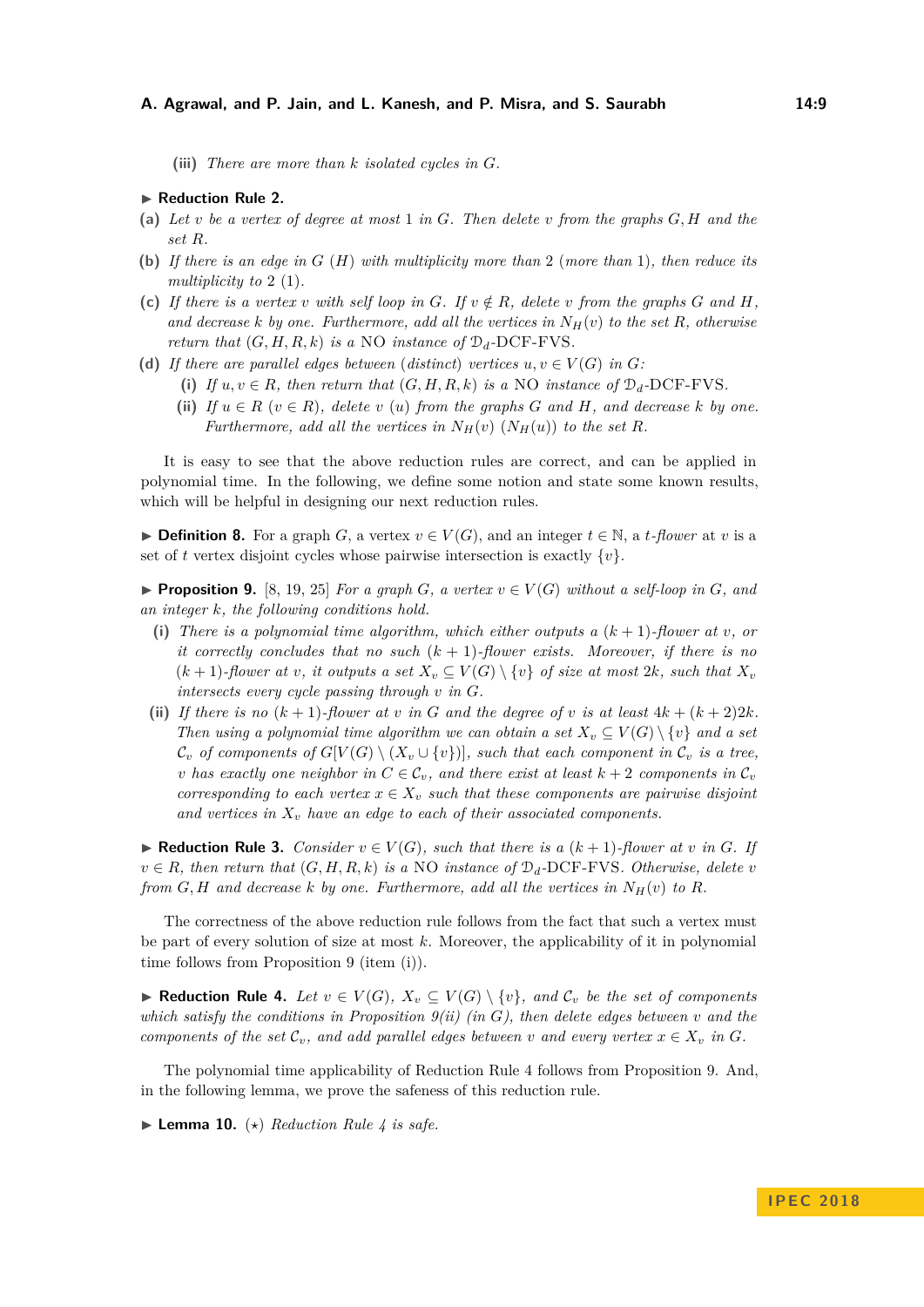#### **14:10 Exploring the Kernelization Borders for Hitting Cycles**

In the following, we state an easy observation, which follows from non-applicability of Reduction Rule [1](#page-7-3) to [4.](#page-8-1)

 $\triangleright$  **Observation 11.** Let  $(G, H, R, k)$  be an instance of  $\mathcal{D}_d$ -DCF-FVS, where none of Reduction *Rule* [1](#page-7-3) to [4](#page-8-1) apply. Then the degree of each vertex in G is bounded by  $O(k^2)$ .

**Proof.** As Reduction Rule [3](#page-8-2) is not applicable, then there is no  $k + 1$ -flower in *G*. Now, if there is  $v \in V(G)$  with degree at least  $4k + (k+2)2k$ , then Reduction Rule [4](#page-8-1) would be  $applied be.$ 

To design our next reduction rule, we construct an auxiliary graph *G?* . Intuitively speaking,  $G^*$  is obtained from  $G$  by shortcutting all degree two vertices. That is, vertex set of  $G^*$  comprises of all the vertices of degree at least three in 3. From now on, vertices of degree at least 3 (in *G*) will be referred to as high degree vertices. For each  $uv \in E(G)$ , where  $u, v$  are high degree vertices, we add the edge  $uv$  in  $G^*$ . Furthermore, for an induced maximal path  $P_{uv}$ , between *u* and *v* where all the internal vertices of  $P_{uv}$  are degree two vertices in  $G$ , we add the (multi) edge  $uv$  to  $E(G^*)$ . Next, we will use the following result to bound the number of vertices and edges in *G?* .

I **Proposition 12.** [\[8\]](#page-12-15) *A graph G with minimum degree at least* 3*, maximum degree* ∆*, and a feedback vertex set of size at most k has at most*  $(\Delta + 1)$ *k vertices and*  $2\Delta k$  *edges.* 

The above result (together with the construction of  $G^*$ ) gives us the following (safe) reduction rule.

<span id="page-9-0"></span>▶ **Reduction Rule 5.** *If*  $|V(G^*)| \ge 4k^2 + 2k^2(k+2)$  *or*  $|E(G^*)| \ge 8k^2 + 4k^2(k+2)$ *, then return* NO*.*

 $\blacktriangleright$  **Lemma 13.** Let  $(G, H, R, k)$  be an instance of  $\mathcal{D}_d$ -DCF-FVS, where none of the Reduction *Rules [1](#page-7-3) to [5](#page-9-0) are applicable. Then we obtain the following bounds:*

The number of vertices of degree at least 3 in  $G$  is bounded by  $\mathcal{O}(k^3)$ .

*The number of maximal degree two induced paths in G is bounded by*  $\mathcal{O}(k^3)$ *.*  $\bar{\phantom{a}}$ 

Having shown the above bounds, it remains to bound the number of degree two vertices in *G*. We start by applying the following simple reduction rule to eliminate vertices of degree two in *G*, which are also in *R*.

▶ **Reduction Rule 6.** *Let*  $v \in R$ *,*  $d_G(v) = 2$ *, and*  $x, y$  *be the neighbors of*  $v$  *in*  $G$ *. Delete*  $v$ *from the graphs G, H and the set R. Furthermore, add the edge xy in G.*

The correctness of this reduction rule follows from the fact that vertices in *R* can not be part of any solution and all the cycles passing through *v* also passes through its neighbors.

In the polynomial kernel for the FEEDBACK VERTEX SET problem (with no conflict constraints), we can short-circuit degree two vertices. But in our case, we cannot perform this operation, since we also need the solution to be an independent set in the conflict graph. Thus to reduce the number of degree two vertices in *G*, we exploit the properties of a *d*-degenerate graph. To this end, we use the tool that we developed in Section [3.](#page-4-0) This immediately gives us the following reduction rule.

<span id="page-9-1"></span> $\blacktriangleright$  **Reduction Rule 7.** Let P be a maximal degree two induced path in G. If  $|V(P)| \ge n_{d+1}+1$ , *apply Algorithm [1](#page-5-0) with input*  $(H, V(P) \setminus R)$ *. Let*  $\hat{V}(P)$  *be the set returned by Algorithm [1.](#page-5-0) Let*  $v \in (V(P) \setminus R) \setminus \hat{V}(P)$ , and  $x, y$  be the neighbors of  $v$  in  $G$ . Delete  $v$  from the graphs *G, H. Furthermore, add edge xy in G.*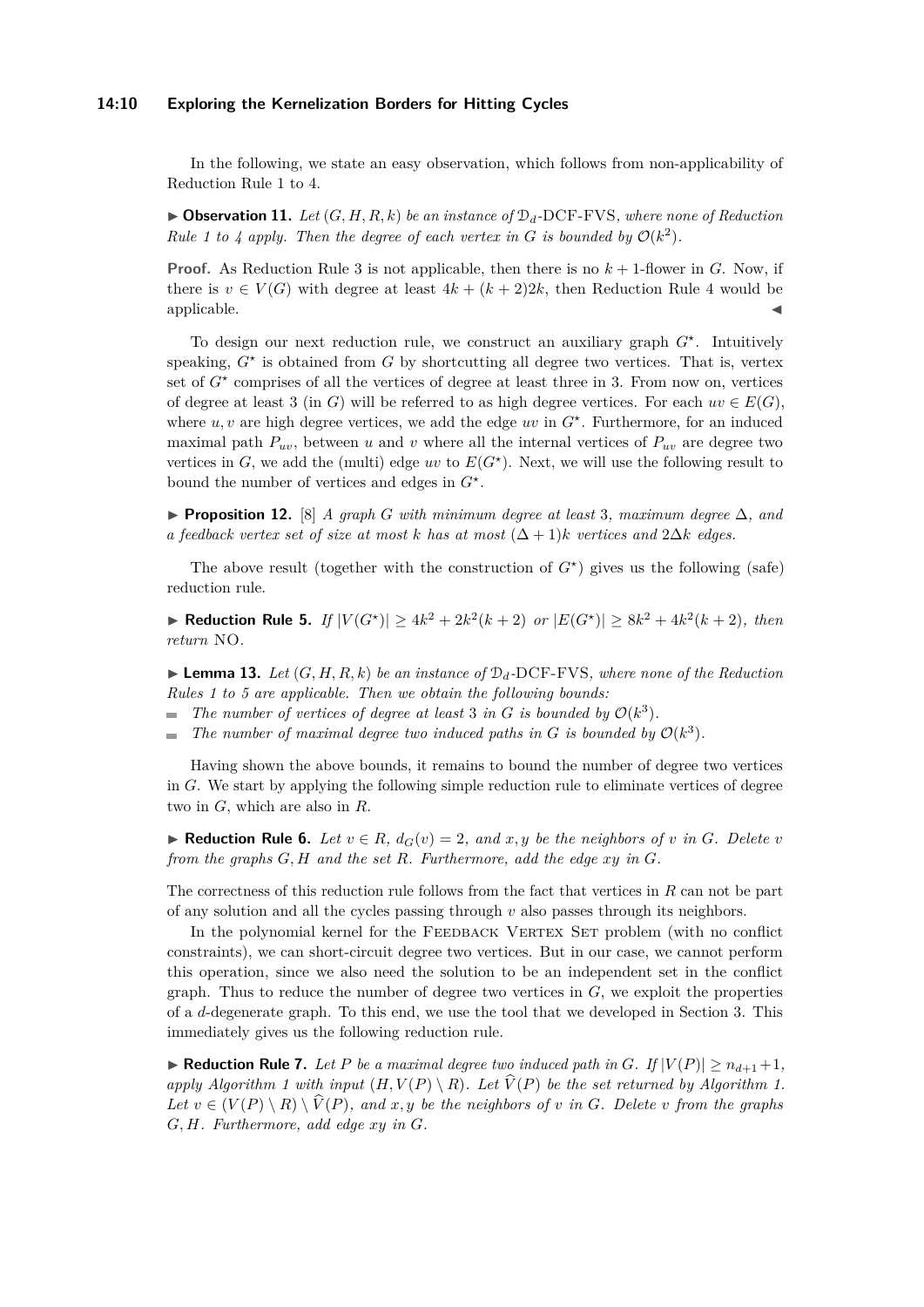#### <span id="page-10-0"></span>▶ **Lemma 14.** *Reduction Rule*  $\gamma$  *is safe.*

**Proof.** Let  $(G, H, R, k)$  be an instance of  $\mathcal{D}_d$ -DCF-FVS and *v* be a vertex in a maximal degree two path *P* with neighbors *x* and *y*, with respect to which Reduction Rule [14](#page-10-0) is applied. Furthermore, let  $(G', H', R, k)$  be the resulting instance after application of the reduction rule. We will show that  $(G, H, R, k)$  is a YES instance of  $\mathcal{D}_d$ -DCF-FVS if and only if  $(G', H', R, k)$  is a YES instance of  $\mathcal{D}_d$ -DCF-FVS.

In the forward direction, let  $(G, H, R, k)$  be a YES instance of  $\mathcal{D}_d$ -DCF-FVS and *S* be one of its minimal solution. Consider the case when  $v \notin S$ . In this case, we claim that *S* is also a solution of  $\mathcal{D}_d$ -DCF-FVS for  $(G', H', R, k)$ . Suppose not then either *S* is not an independent set in  $H'$  or  $G' - S$  contains a cycle. Since,  $H'$  is an induced subgraph of  $H$ , we have that  $S'$  is also an independent set in  $H'$ . So we assume that  $G'-S$  has a cycle, say  $C$ . If *C* does not contain the edge *xy*, then *C* is also a cycle in *G* − *S*. Therefore, we assume that *C* contains the edge *xy*. But then  $(C \setminus \{xy\}) \cup \{xv, vy\}$  is a cycle in  $G - S$ . Next, we consider the case when  $v \in S$ . By Lemma [5](#page-6-1) we have a vertex  $v' \in V(P) \setminus \{v\}$  such that  $(S \setminus \{v\}) \cup \{v'\}$  is an independent set in *H'*. By using the fact that any cycle that passes through  $v$  also contains all vertices in  $P$  (together with the discussions above) imply that  $(S \setminus \{v\}) \cup \{v'\}$  is a solution of  $\mathcal{D}_d$ -DCF-FVS for  $(G', H', R, k)$ .

In the reverse direction, let  $(G', H', R, k)$  be a YES instance of  $\mathcal{D}_d$ -DCF-FVS and *S'* be one of its minimal solution. We claim that  $S'$  is also a solution of  $\mathcal{D}_d$ -DCF-FVS for  $(G, H, R, k)$ . Suppose not, then either *S* is not an independent set in *H* or  $G - S$  contains a cycle. Since,  $H'$  is an induced subgraph of  $H$ , we have that  $S'$  is also an independent set in  $H$ . Next, assume that there is a cycle *C* in *G* − *S*. The cycle *C* must contain *v*, otherwise, *C* is also a cycle in  $G' - S'$ . Since *v* is a degree two vertex in  $G$ , therefore any cycle that contains *v*, must also contain *x* and *y*. As observed before,  $G - \{xv, vy\}$  is identical to  $G' - \{xy\}$ . But then,  $(C \setminus \{xy, vy\}) \cup \{xy\}$  is a cycle in  $G' - S'$ , a contradiction. This concludes that  $S'$ is a solution of  $\mathcal{D}_d$ -DCF-FVS for  $(G, H, R, k)$ .

 $\blacktriangleright$  **Lemma 15.** ( $\star$ ) *Let*  $(G, H, R, k)$  *be an instance of*  $\mathcal{D}_d$ -DCF-FVS, where none of the *Reduction Rules [1](#page-7-3) to [7](#page-9-1) are applicable. Then the number of vertices in a degree two induced* path in *G* is bounded by  $\mathcal{O}(k^{\mathcal{O}(d)})$ .

<span id="page-10-1"></span> $\blacktriangleright$  **Theorem 16.**  $\mathcal{D}_d$ -DCF-FVS *admits a kernel with*  $\mathcal{O}(k^{\mathcal{O}(d)})$  *vertices.* 

<span id="page-10-2"></span>**Lemma 17.** ( $\star$ ) There is a polynomial time parameter preserving reduction from  $D_d$ -DCF-FVS *to* D*d-*CF-FVS*.*

By Theorem [16](#page-10-1) and Lemma [17,](#page-10-2) we obtain the following result.

 $\blacktriangleright$  **Theorem 18.**  $\mathcal{D}_d$ -CF-FVS *admits a kernel with*  $\mathcal{O}(k^{\mathcal{O}(d)})$  *vertices.* 

## **5 Kernelization Complexity of** P*??* **≤3 -CF-OCT**

In this section, we show that CF-OCT does not admit a polynomial kernel when the conflict graph belongs to the family  $\mathcal{P}_{\leq 3}^{**}$ . Let  $\mathcal{P}_{\leq 3}$  denotes the family of disjoint union of paths of length at most three, and  $\mathcal{P}_{\leq 3}^{\star}$  denotes the family of disjoint union of paths of length at most three and a star graph. We give parameter preserving reduction from  $\mathcal{P}^{\star}_{\leq 3}$ -CONFLICT FREE s-*t* Cut ( $\mathcal{P}_{\leq 3}^{\star}$ -CF-*s*-*t* Cut) to  $\mathcal{P}_{\leq 3}^{\star\star}$ -CF-OCT.

We first prove that  $\mathcal{P}_{\leq 3}^{\star}$ -CF- $s$ -*t* Cur is NP-hard. Then, we prove that  $\mathcal{P}_{\leq 3}^{\star}$ -CF- $s$ -*t* CUT does not admit a polynomial compression, unless  $\mathsf{NP} \subseteq \frac{\mathsf{coNP}}{\mathsf{poly}}$  using the method of cross-composition.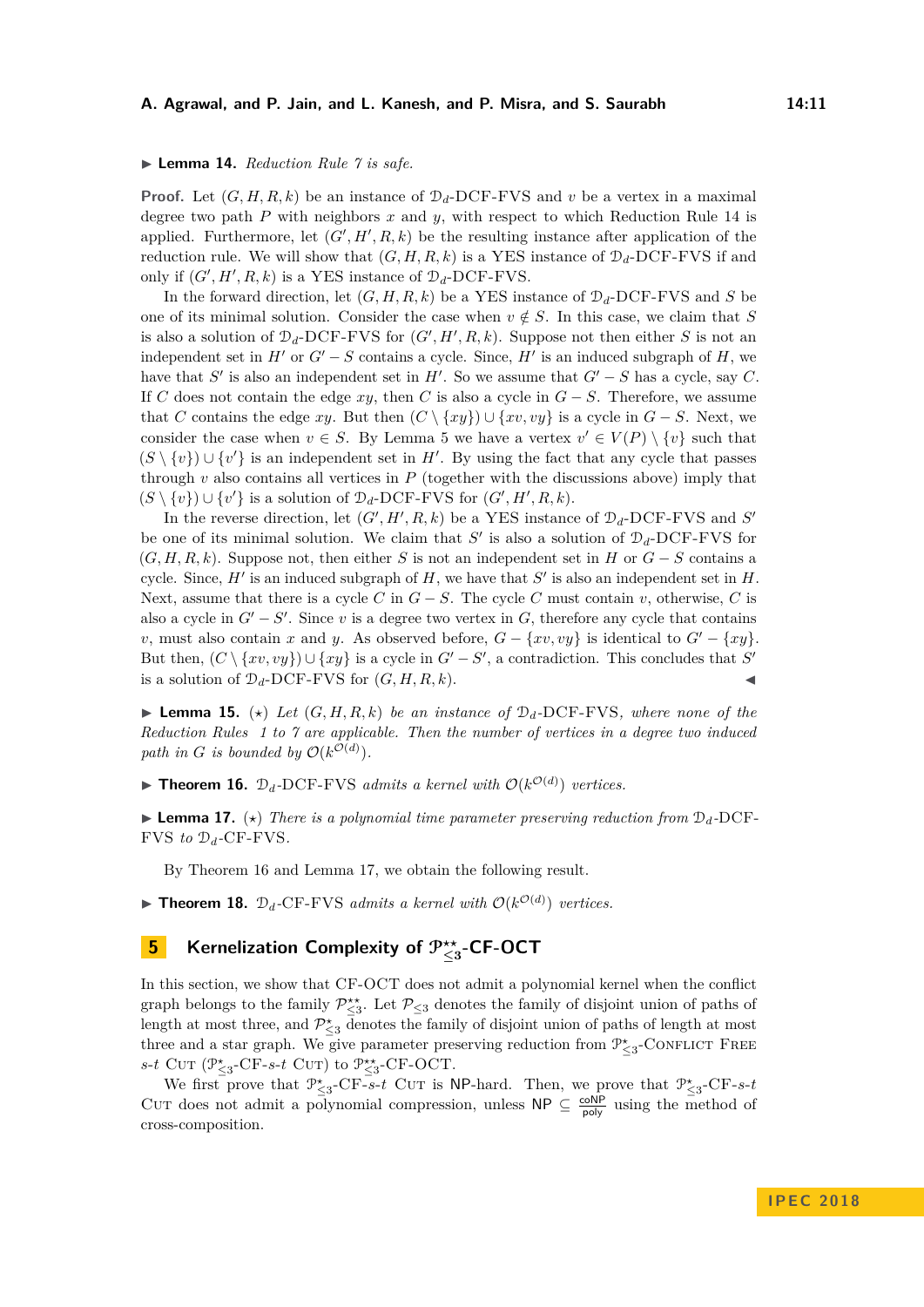#### **14:12 Exploring the Kernelization Borders for Hitting Cycles**

<span id="page-11-0"></span>

**Figure 1** An illustration of construction of graph *G*<sup>'</sup> and *H*<sup>'</sup> in reduction from  $\mathcal{P}_{\leq 3}^{\star}$ -CF-*s-t* Cut to  $\mathcal{P}_{\leq 3}^{\star\star}$ -CF-OCT.

▶ Theorem 19 (★).  $\mathcal{P}_{\leq 3}^{\star}$ -CF-*s*-*t* Cut *does not admit a polynomial compression unless*  $\mathsf{NP} \subseteq \frac{\mathsf{coNP}}{\mathsf{poly}}$ .

Lower Bound for Kernel of  $\mathcal{P}_{\leq 3}^{**}$ -CF-OCT. In this subsection, we prove the main result of this section. We show that there does not exist a polynomial kernel of  $\mathcal{P}_{\leq 3}^{**}$ -CF-OCT. Towards this we give a parameter preserving reduction from  $\mathcal{P}^{\star}_{\leq 3}$ -CF-*s*-*t* Cu<sub>T</sub> to  $\mathcal{P}^{\star}_{\leq 3}$ -CF-OCT. Given an instance  $(G, H, s, t, k)$  of  $\mathcal{P}_{\leq 3}^{\star}$ -CF-*s*-*t* Cut, we construct an instance  $(G', H', k + 1)$  of  $\mathcal{P}_{\leq 3}^{**}$ -CF-OCT as follows. Initially, we have  $V(G') = V(H') = V(G) \cup \{z, a, b\}$ . Now, for each edge  $e_i \in E(G)$ , add a vertex  $w_i$  to  $V(G')$  and  $V(H')$ . Now, we define the edge set of  $G'$ . Let  $x_i, y_i$  be end points of  $e_i \in E(G)$ . For each  $e_i \in E(G)$ , add edges  $x_iw_i$  and  $y_iw_i$  to  $E(G')$ . Also, add a self loop on *z* in G' and edges *sa, ab* and *bt* to  $E(G')$ . To construct the edge set of  $H'$ , we set  $E(H') = E(H - \{s, t\})$ . Additionally, we add *zs, zt, za, zt*, and *zw<sub>i</sub>* for each  $w_i \in V(H')$  to  $E(H')$ . Figure [1](#page-11-0) describes the construction of  $G'$  and  $H'$ .

Clearly,  $H'$  belongs to  $\mathcal{P}_3^{**}$  and this construction can be carried out in the polynomial time. Now, we prove the equivalence between the instances  $(G, H, s, t, k)$  of  $\mathcal{P}_{\leq 3}^{\star}$ -CF-*s*-*t* Cut and  $(G', H', k + 1)$  of  $\mathcal{P}_{\leq 3}^{**}$ -CF-OCT in the following lemma.

▶ **Lemma 20.**  $(G, H, s, t, k)$  *is a yes-instance of*  $\mathcal{P}_{\leq 3}^{\star}$ -CF-*s-t* CUT *if and only if*  $(G', H', k+1)$ *is a yes-instance of*  $\mathcal{P}_{\leq 3}^{**}$ -CF-OCT.

**Proof.** In the forward direction, let  $(G, H, s, t, k)$  be a yes-instance of  $\mathcal{P}_{\leq 3}^{\star}$ -CF-*s*-*t* Cut and *S* be one of its solution. We claim that  $S \cup \{z\}$  is a solution to  $\mathcal{P}_{\leq 3}^{**}$ -CF-OCT in  $(G', H', k+1)$ . In the graph  $G'$ , since we subdivide each edge, all the paths from  $s - t$  are of even length. Since, we subdivide each edge of  $G, G' - \{a, b, z\}$  is a bipartite graph. Hence, an odd cycle in  $G' - z$  consists of an  $s - t$  path in  $G' - \{a, b\}$  and edges *sa*, *ab* and *bt*. Clearly, by the construction of  $G'$ ,  $(G' - \{a, b\}) \setminus S$  does not contain an  $s - t$  path and hence  $G' - z$  does not contain an odd cycle. Since,  $H[S]$  is edgeless,  $S \cup \{z\}$  is an independent set in  $H'$ . This completes the proof in the forward direction.

In the reverse direction, let *S* be a solution to  $\mathcal{P}_{\leq 3}^{\star\star}$ -CF-OCT in  $(G', H', k+1)$ . Since,  $z \in S$ , therefore,  $s, t, a, b, w_i \notin S$  for any  $w_i \in V(H')$ . We claim that  $S' = S \setminus \{z\}$  is a solution to  $\mathcal{P}_{\leq 3}^{\star}$ CF-*s*-*t* CUT in  $(G, H, s, t, k)$ . Suppose not, then there exists a  $s-t$  path  $(s, x_1, x_2, \dots, x_l, t)$  in  $G\backslash S'$ . Correspondingly, there exists a  $s-t$  path  $(s, w_1, x_1, w_2, x_2, \cdots, x_l, w_{l+1}, t)$  in  $G'$  of even length which results into an odd cycle  $(s, w_1, x_1, w_2, x_2, \cdots, x_l, w_{l+1}, t, b, a)$  in  $G' \setminus S$ , a contradiction. This completes the proof.  $\blacktriangleleft$ 

Now, we present the main result of this section in the following theorem.

► **Theorem 21.**  $\mathbb{P}_{\leq 3}^{**}$ -CF-OCT *does not admit a polynomial kernel. unless*  $\mathsf{NP} \subseteq \frac{\mathsf{coNP}}{\mathsf{poly}}$ *.*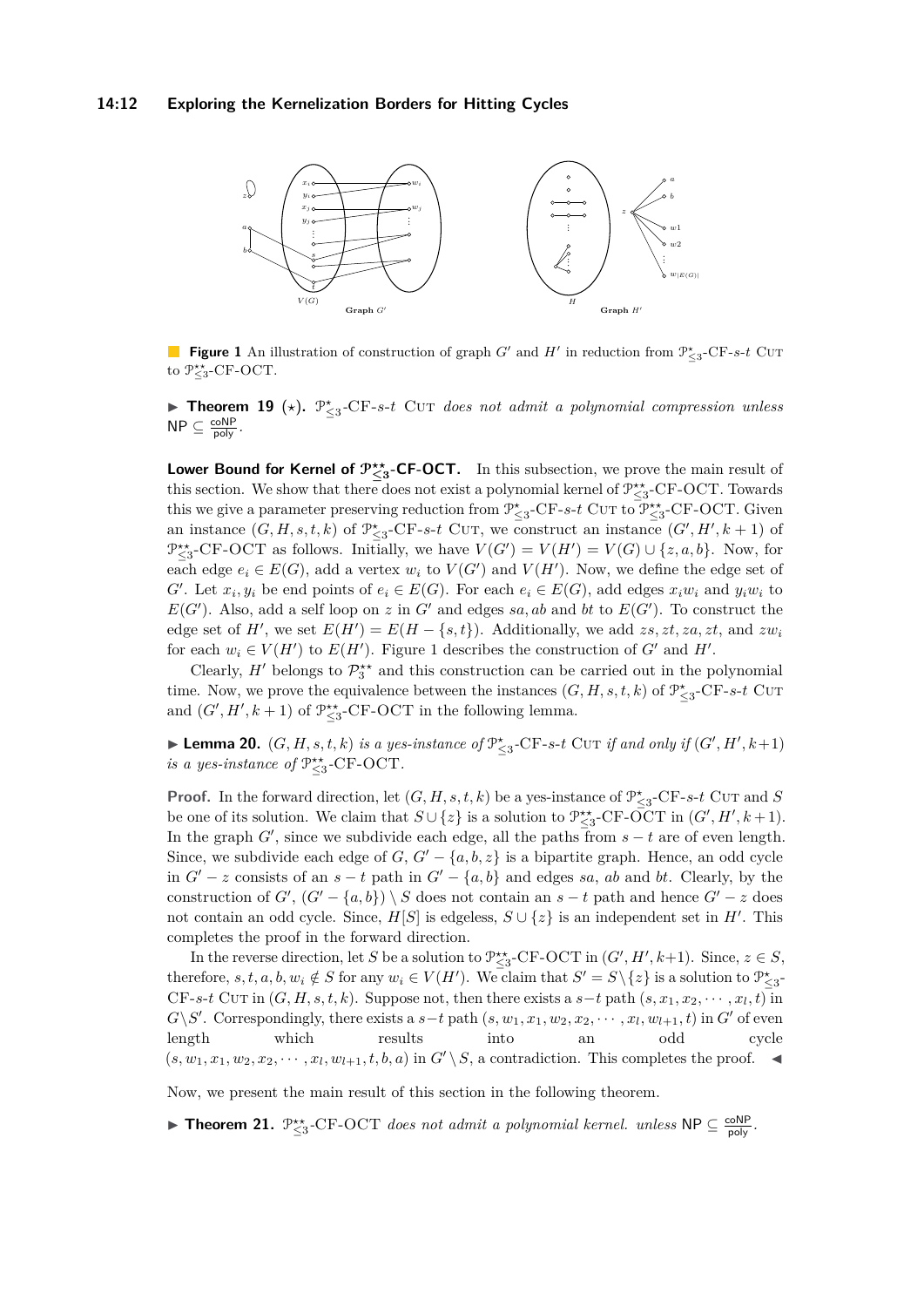## **6 Conclusion**

In this paper we studied kernelization complexity of  $\mathcal{D}_d$ -CF-FVS and  $\mathcal{D}_d$ -CF-OCT. We showed that the former admits a polynomial kernel of size  $k^{\mathcal{O}(d)}$ , while  $\mathcal{D}_d$ -CF-OCT does not admit any polynomial kernel unless  $\mathsf{NP} \subseteq \frac{\mathsf{coNP}}{\mathsf{poly}}$ . In fact, the later does not admit polynomial kernel even for much more specialized problem, namely  $\mathcal{P}_{\leq 3}^{**}$ -CF-OCT. Using much more involved marking scheme we can show that  $\mathcal{D}_d$ -CF-ECT admits polynomial kernel of size  $k^{\mathcal{O}(d)}$ . Similarly, we can extend the known polynomial kernel for OCT to CF-OCT when the conflict graph *H* has maximum degree at most one. Two most interesting questions that still remain open form our work are following: (a) does CF-FVS admit uniform polynomial kernel on graphs of bounded expansion; and (b) does CF-OCT admit a polynomial kernel when *H* is disjoint union of paths of length at most 2.

```
References
```
- <span id="page-12-12"></span>**1** Esther M. Arkin, Aritra Banik, Paz Carmi, Gui Citovsky, Matthew J. Katz, Joseph S. B. Mitchell, and Marina Simakov. Choice is Hard. In *ISAAC*, pages 318–328, 2015.
- <span id="page-12-13"></span>**2** Esther M. Arkin, Aritra Banik, Paz Carmi, Gui Citovsky, Matthew J. Katz, Joseph S. B. Mitchell, and Marina Simakov. Conflict-free Covering. In *CCCG*, pages 17–23, 2015.
- <span id="page-12-14"></span>**3** Aritra Banik, Fahad Panolan, Venkatesh Raman, and Vibha Sahlot. Fréchet Distance Between a Line and Avatar Point Set. *FSTTCS*, pages 32:1–32:14, 2016.
- <span id="page-12-0"></span>**4** Hans L. Bodlaender. On disjoint cycles. In *WG*, volume 570, pages 230–238, 1992.
- <span id="page-12-3"></span>**5** Hans L. Bodlaender. A Cubic Kernel for Feedback Vertex Set. In *STACS*, volume 4393, pages 320–331, 2007.
- <span id="page-12-6"></span>**6** Hans L. Bodlaender, Bart M. P. Jansen, and Stefan Kratsch. Kernelization Lower Bounds by Cross-Composition. *J. Discrete Math.*, 28:277–305, 2014.
- <span id="page-12-2"></span>**7** Kevin Burrage, Vladimir Estivill-Castro, Michael R. Fellows, Michael A. Langston, Shev Mac, and Frances A. Rosamond. The Undirected Feedback Vertex Set Problem Has a Poly(*k*) Kernel. In *IWPEC*, volume 4169, pages 192–202, 2006.
- <span id="page-12-15"></span>**8** Marek Cygan, Fedor V. Fomin, Lukasz Kowalik, Daniel Lokshtanov, Dániel Marx, Marcin Pilipczuk, Michal Pilipczuk, and Saket Saurabh. *Parameterized Algorithms*. Springer, 2015.
- <span id="page-12-11"></span>**9** Andreas Darmann, Ulrich Pferschy, and Joachim Schauer. Determining a Minimum Spanning Tree with Disjunctive Constraints. In *ADT*, volume 5783, pages 414–423, 2009.
- <span id="page-12-10"></span>**10** Andreas Darmann, Ulrich Pferschy, Joachim Schauer, and Gerhard J. Woeginger. Paths, trees and matchings under disjunctive constraints. *Discrete Applied Mathematics*, 159(16):1726–1735, 2011.
- <span id="page-12-1"></span>**11** Rodney G. Downey and Michael R. Fellows. Fixed Parameter Tractability and Completeness. In *Complexity Theory: Current Research*, pages 191–225, 1992.
- <span id="page-12-8"></span>**12** Leah Epstein, Lene M. Favrholdt, and Asaf Levin. Online variable-sized bin packing with conflicts. *Discrete Optimization*, 8(2):333–343, 2011.
- <span id="page-12-9"></span>**13** Guy Even, Magnús M. Halldórsson, Lotem Kaplan, and Dana Ron. Scheduling with conflicts: online and offline algorithms. *J. Scheduling*, 12(2):199–224, 2009.
- <span id="page-12-5"></span>**14** Pallavi Jain, Lawqueen Kanesh, and Pranabendu Misra. Conflict Free Version of Covering Problems on Graphs: Classical and Parameterized. *CSR*, pages 194–206, 2018.
- <span id="page-12-7"></span>**15** Viggo Kann. Polynomially bounded minimization problems which are hard to approximate. In *ICALP*, pages 52–63, 1993.
- <span id="page-12-4"></span>**16** Stefan Kratsch and Magnus Wahlström. Compression via Matroids: A Randomized Polynomial Kernel for Odd Cycle Transversal. *ACM Trans. Algorithms*, 10(4):20:1–20:15, 2014.